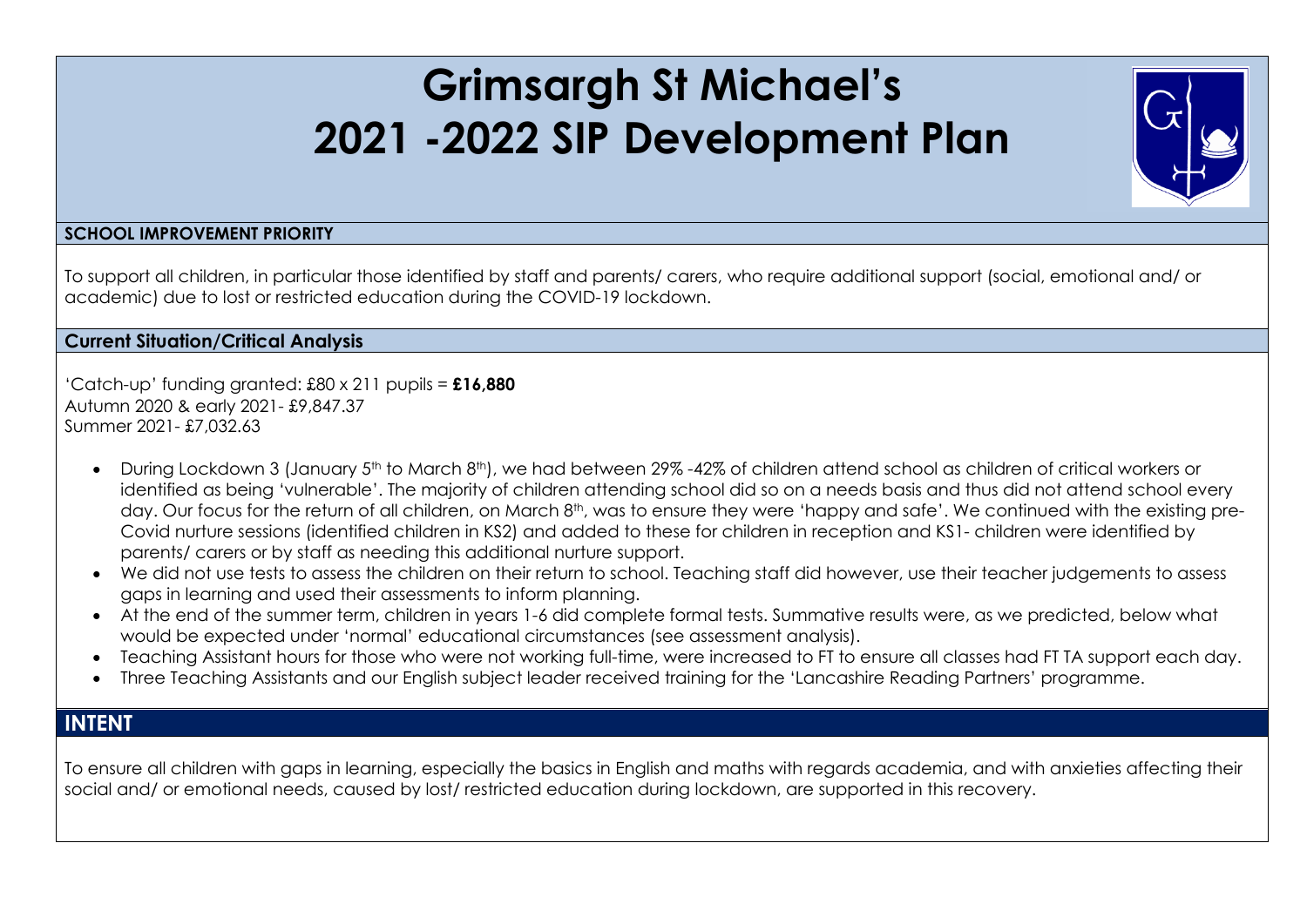| <b>IMPLEMENTATION</b>                                                                                                                                                                         |                                                                                                                                                                                                                                                                                                                                                                                                                                                                                                                                                                                                                                                     |                                                                          |                                                                                                                                                                                                                                                                                                                                                                                                                                                                                                                         |  |
|-----------------------------------------------------------------------------------------------------------------------------------------------------------------------------------------------|-----------------------------------------------------------------------------------------------------------------------------------------------------------------------------------------------------------------------------------------------------------------------------------------------------------------------------------------------------------------------------------------------------------------------------------------------------------------------------------------------------------------------------------------------------------------------------------------------------------------------------------------------------|--------------------------------------------------------------------------|-------------------------------------------------------------------------------------------------------------------------------------------------------------------------------------------------------------------------------------------------------------------------------------------------------------------------------------------------------------------------------------------------------------------------------------------------------------------------------------------------------------------------|--|
| <b>EEF Recommendation</b>                                                                                                                                                                     | <b>Action</b>                                                                                                                                                                                                                                                                                                                                                                                                                                                                                                                                                                                                                                       | Cost                                                                     | <b>IMPACT</b>                                                                                                                                                                                                                                                                                                                                                                                                                                                                                                           |  |
| <b>SUPPORTING GREAT TEACHING</b><br>Improving the quality of<br>teaching- both the planning and<br>implementation- is almost always<br>supported by high-quality<br>professional development. | Continue to ensure NQTs receive relevant<br>training-see CPD plan for full programme.<br>All teachers receive necessary training to<br>support quality first teaching-see CPD<br>programme.<br>Internal and external programme of TA training.<br>Organise for staff to share good practice-<br>planning, classroom display, teaching &<br>learning, outcomes in books etc                                                                                                                                                                                                                                                                          | £1,294<br>£1,930<br>£245<br>(external)<br>N/A                            | Children in reception and year 2 are<br>receiving a higher quality of teaching<br>due to NQT's receiving support and<br>CPD.<br>Children receiving higher quality of<br>teaching due to training accessed by<br>teaching staff. Subject leaders share<br>recent training linked to subjects and<br>developing pedagogical<br>approaches.<br>TA's can lead intervention (Lancs<br>Reading partners). They are also<br>trained in the use of CPOMS so can<br>add rather than asking class teachers<br>to on their behalf. |  |
| Ensuring every teacher is<br>supported and prepared for the<br>new year is essential to achieving<br>the best outcomes for pupils.                                                            | Ensure all classes have full-time TA support in<br>$\bullet$<br>KS1. Full-time morning support as a minimum for<br>all classes in KS2. Three teaching assistants to<br>support across 4 classes during the afternoon.<br>Monitoring schedule in place and share with<br>staff. Supportive two-way monitoring that will<br>enhance planning and teaching & learning.<br>Class teachers, support by subject leaders, to<br>plan for how pre-requisite knowledge will be<br>taught alongside new learning so that<br>knowledge gaps can be reduced.<br>Subject leaders to revisit progression of skills<br>documents and to ensure subject development | <b>SW</b><br>additional<br>aft & AB FT<br>instead of<br>PT<br>N/A<br>N/A | TA's providing class teacher support<br>and able to lead on the spot<br>intervention as well as Lancs Reading<br>Partners (year 2-6).<br>TA timetables changed to enhance<br>the support in the classes more 'in<br>need' and to ensure they have time<br>to lead Lancs Reading Partners as<br>well as Learning plans.<br>A more supportive monitoring process<br>will encourage openness and a<br>better opportunity to offer support<br>and make progress with T&L.                                                   |  |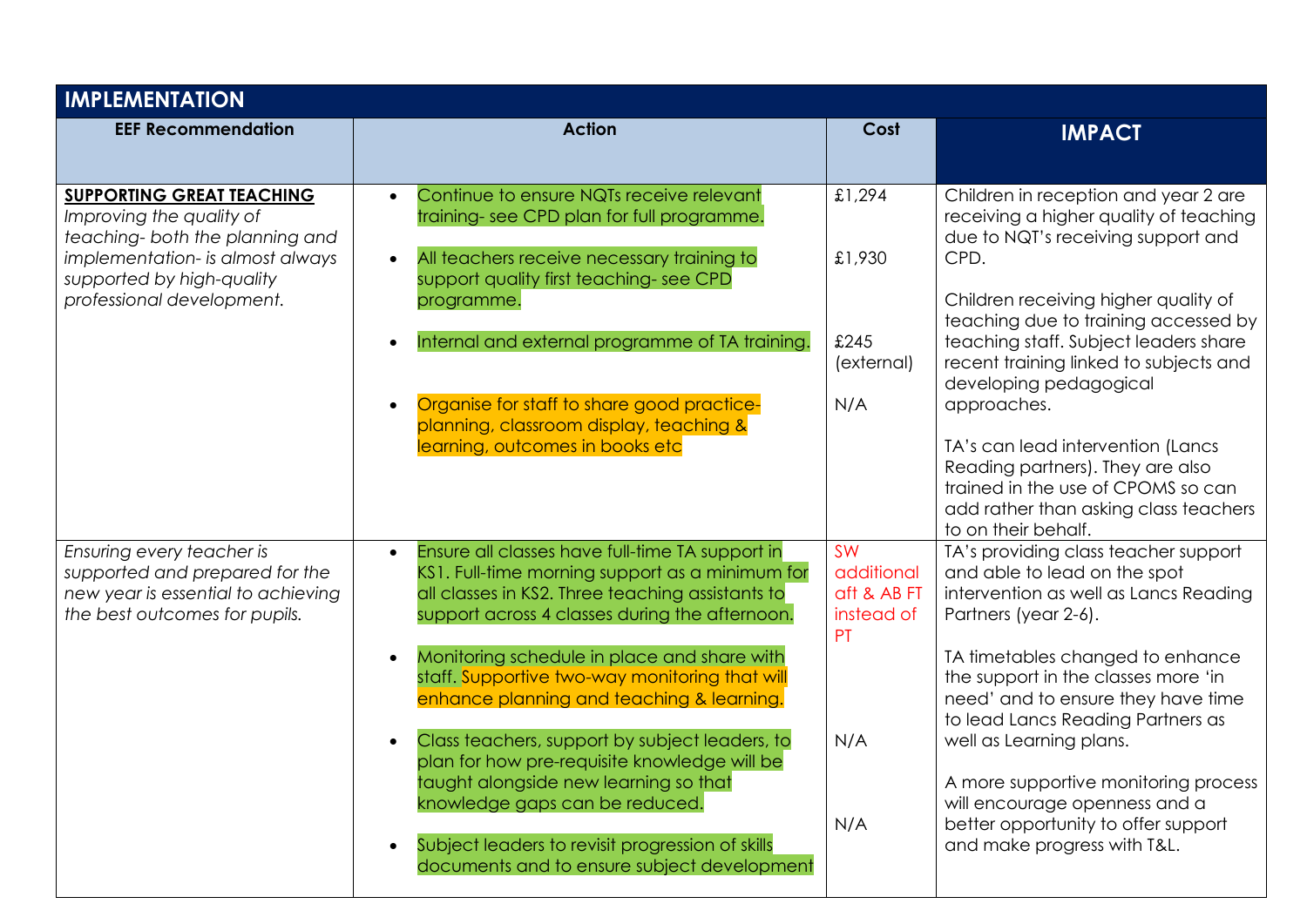|                                                                                                                                                                                                                        | plans reflect the current climate as well as our<br><b>GSM curriculum.</b>                                                                                                                                    | N/A                                       |                                                                                    |
|------------------------------------------------------------------------------------------------------------------------------------------------------------------------------------------------------------------------|---------------------------------------------------------------------------------------------------------------------------------------------------------------------------------------------------------------|-------------------------------------------|------------------------------------------------------------------------------------|
| Providing pupils with high-quality<br>feedback, building on accurate<br>assessment, is likely to be a<br>particularly promising approach.                                                                              | Use the NFER assessments for years 1-5 to<br>$\bullet$<br>support internal tracking and consistency<br>between summative class judgements.                                                                    | £1,072.74                                 | Staff able to feedback in the<br>moment and ensure progress within<br>the lesson.  |
|                                                                                                                                                                                                                        | All staff implementing our new 'Feedback and<br>$\bullet$<br>Marking' Policy.                                                                                                                                 | N/A                                       | Supports workload as fewer books to<br>mark and feedback on outside the<br>lesson. |
|                                                                                                                                                                                                                        | Utilise the outcomes from the Optional LSIP to<br>$\bullet$<br>inform progress meetings and thus planning,<br>teaching & learning.                                                                            | N/A                                       |                                                                                    |
| <b>TARGETED SUPPORT</b><br>In order to support pupils who<br>have fallen behind furthest.<br>structured interventions, which<br>may also be delivered one to<br>one or in small groups, are likely<br>to be necessary. | Trained teaching assistants deliver 'Lancashire'<br>$\bullet$<br>Reading Partners' to identified children.                                                                                                    | £165                                      |                                                                                    |
|                                                                                                                                                                                                                        | Purchase and train staff on one/ two maths<br>interventions: 1st Class @ Number and/ or<br>Success @ Arithmetic. Implement for identified<br>children.                                                        | £999 for<br>one!                          |                                                                                    |
|                                                                                                                                                                                                                        | School SENCo and Learning Mentor to work<br>$\bullet$<br>together to support class teachers with regards<br>IEPs and Personalised Learning Plans and<br>activities to support the implementation of<br>these. | $\frac{1}{2}$ nurture<br>leader<br>salary |                                                                                    |
| Interventions might focus on<br>other aspects of learning, such as<br>behaviour or pupils' social and<br>emotional needs.                                                                                              | 1 teaching assistant deliver nurture to identified<br>$\bullet$<br>children (KS2); DHT deliver nurture to identified<br>children in reception & KS1.                                                          | Part of DHT<br>salary                     | Reduced number of children<br>accessing nurture.                                   |
|                                                                                                                                                                                                                        | The PSHE Curriculum will be a priority and<br>delivered weekly to support children's<br>emotional wellbeing alongside the delivery of<br>the Curriculum.                                                      |                                           |                                                                                    |
| <b>WIDER STRATEGIES</b>                                                                                                                                                                                                | SEN forum for all parents of children with a SEN-<br>each half-term led by school SENCo.                                                                                                                      |                                           | Parents receive a much quicker turn-<br>a-round time.                              |